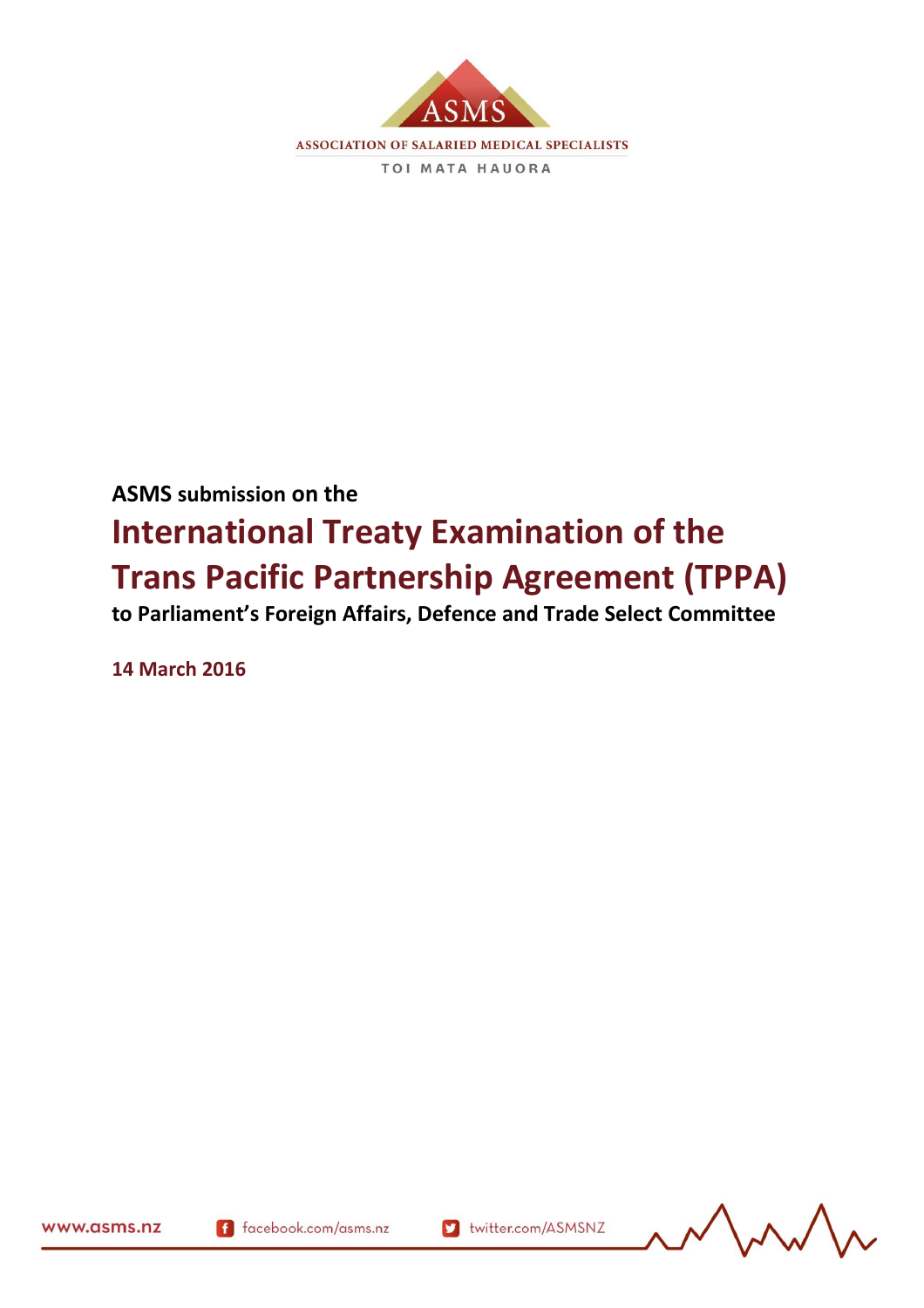### **Background**

The ASMS is the union and professional association of salaried senior doctors and dentists employed throughout New Zealand. We were formed in April 1989 to advocate and promote the common industrial and professional interests of our members and we now represent more than 4,000 members, most of whom are employed by District Health Boards (DHBs) as medical and dental specialists, including physicians, surgeons, anaesthetists, psychiatrists, oncologists, radiologists, pathologists and paediatricians. Over 90% of all DHB-employed senior doctors and dentists eligible to join the ASMS are in fact members.

Although most of our members work in secondary and tertiary care (either as specialists or as nonvocationally registered doctors or dentists) in the public sector, a small but significant number work in primary care and outside DHBs. These members are employed by the New Zealand Family Planning Association, ACC, hospices, community trusts, Iwi health authorities, union health centres and the New Zealand Blood Service.

The ASMS promotes improved health care for all New Zealanders and recognition of the professional skills and training of our members, and their important role in health care provision. We are committed to the establishment and maintenance of a high quality, professionally-led public health system throughout New Zealand.

The ASMS is an affiliate of the New Zealand Council of Trade Unions. The NZCTU will be making a more extensive submission.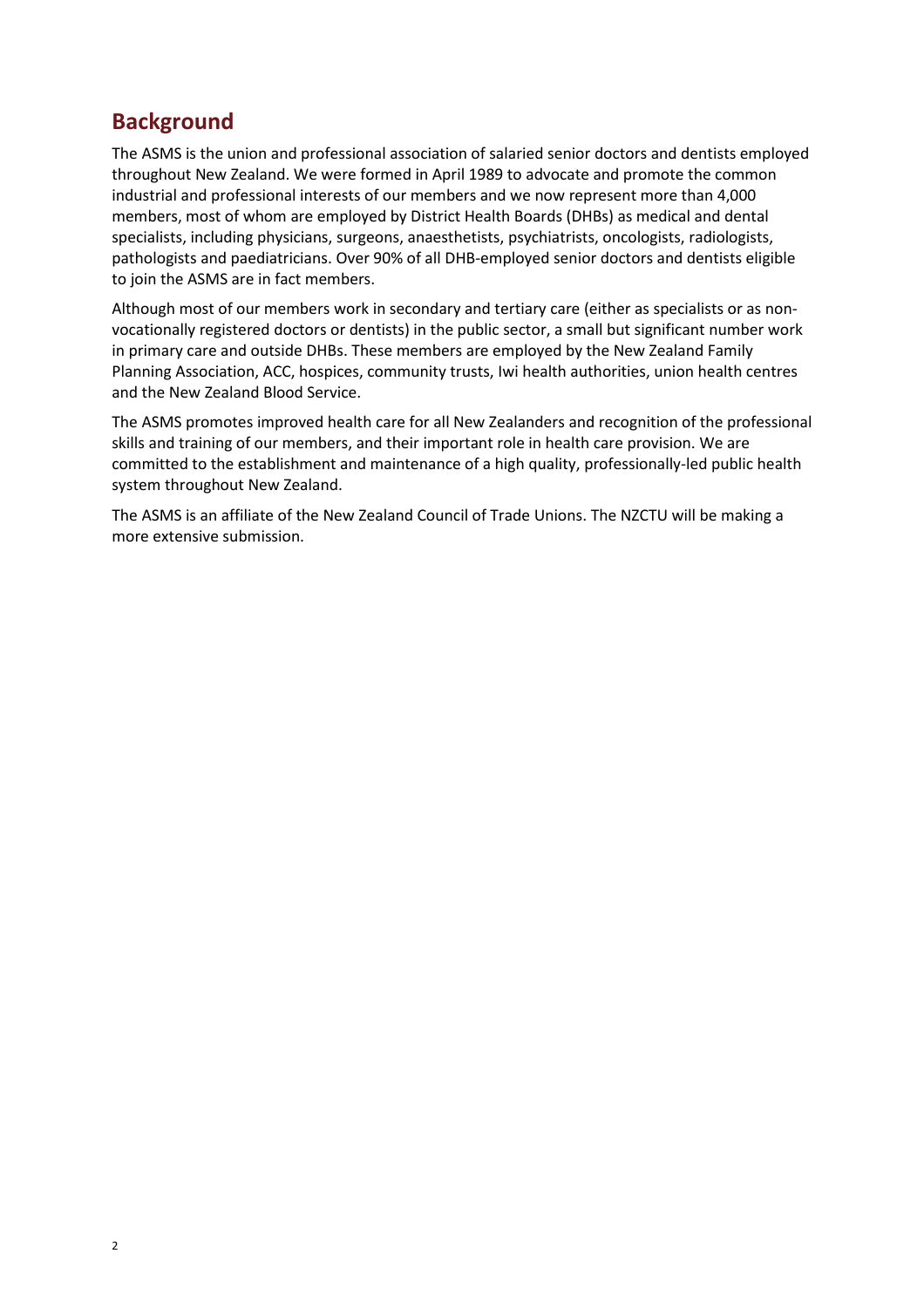### **Introduction**

This submission on the Trans Pacific Partnership Agreement (TPPA) reflects one of the key policy roles of the Association of Salaried Medical Specialists (ASMS) of promoting policies which support the development and maintenance of a high quality public health service and a healthy population. Time and resources have not allowed for the submission to cover all matters on which we have a view, especially given the unreasonably short timeframe to make a submission and the complexities of the TPPA. It concentrates on our concerns about the undemocratic process for decision-making that can have a negative impact on New Zealanders' access to health care, the potential for the TPPA to open the way for multinational companies to compete with District Health Boards to provide health services, and the effects on public health measures such as tobacco control.

#### **Secret processes have no place in a democracy**

The ASMS is strongly opposed to any New Zealand government signing up to international agreements - like the TPPA - that are negotiated in secret and which put multinational company interests before factors such as New Zealanders' health and wellbeing.

We find it a sad irony that at a time when western democracies such as New Zealand have been vociferously promoting the importance of the principles of democracy in foreign policy, our Government is proposing to sign up to an agreement that enables international commercial interests to influence New Zealand policy and regulatory approaches that have been formed through an open, democratic process. Indeed, international commerce agreements such as the TPPA essentially future-proof against new and changing regulations. They provide for protections against future policy changes while limiting a government's ability to legislate in the interest of the public. This may result in undue control over a government's action, thereby undermining the democratic process.

The process for coming to such agreements therefore should be more like that of developing and passing legislation, with open circulation and consultation (including reasonable time for feedback) on drafts of the text. Furthermore, given these agreements can impede on the policy development of future New Zealand governments, ratification should be by Parliament rather than the current Executive.

As the public debate over the TPPA shows, there is significant mistrust among many New Zealanders about how this agreement is going to affect their lives. Delegates at the ASMS's Annual Conference in November 2014 made it clear that mistrust is shared by many of the country's senior doctors. The delegates adopted, without dissent, resolutions to support the request for a formal independent health impact assessment of the TPPA, based on the draft text, prior to signing, and that the ASMS opposes the TPPA on the grounds that health care will suffer from the loss of national autonomy that may result.

Radical changes are needed to the process for negotiating such international agreements if they are to have the support of the New Zealand public and be politically sustainable. If these agreements are truly in the interests of New Zealanders, there should be no issue with demonstrating that through a transparent and democratic process. With respect to the effects of the TPPA on New Zealanders' health care, our assessment is that the agreement will be financially costly and have a negative impact on health care. Due to the short timeframe for making this submission, we can outline only briefly some of our concerns, including the following:

#### **Impact on the cost of medicines**

It is disingenuous of the Government to defend the TPPA by saying the PHARMAC model will remain in place. The model may remain in place, but the TPPA will significantly undermine the effectiveness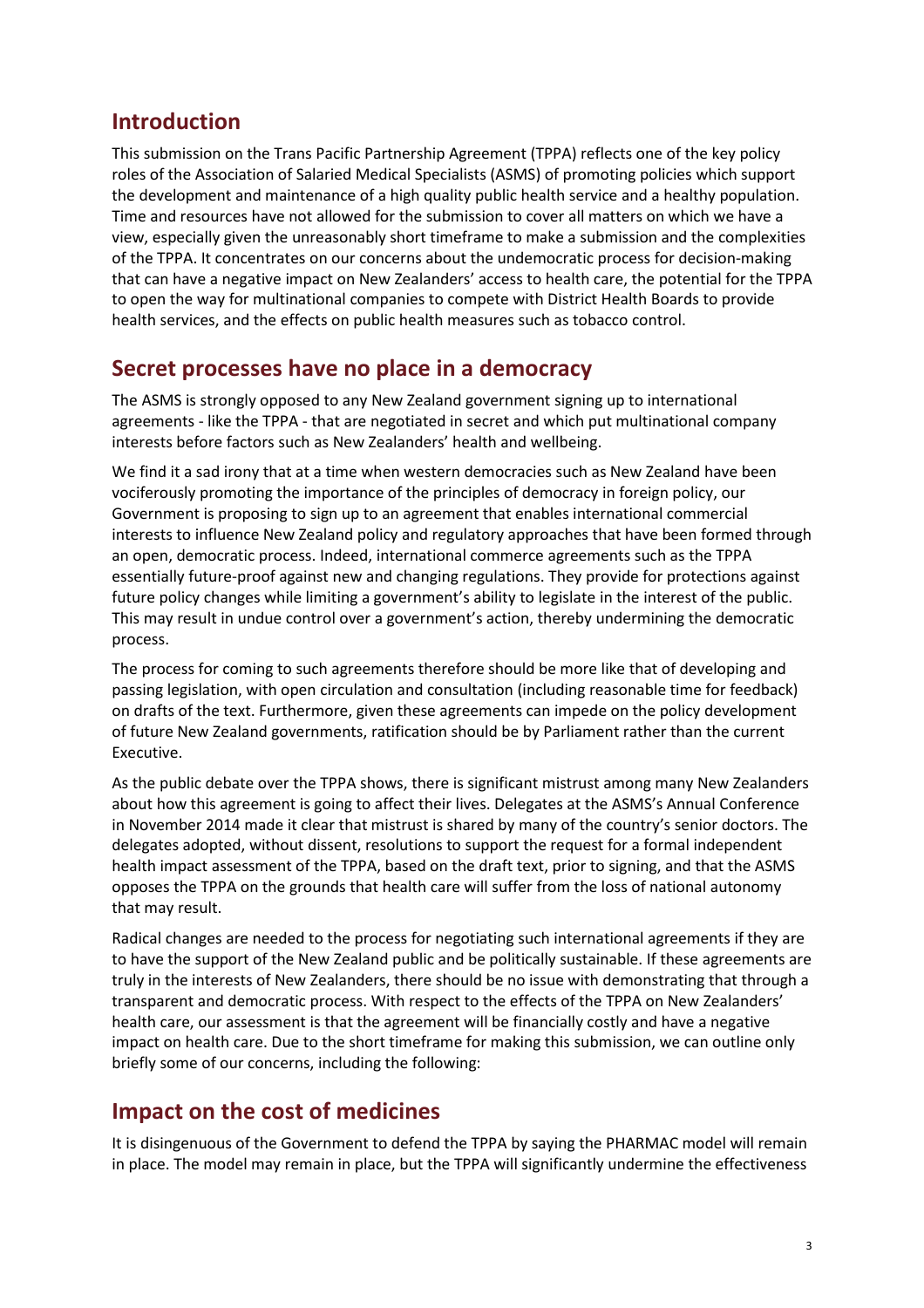of the model, resulting in more expensive medicines, which in turn will adversely affect New Zealanders' access to health care.

Specifically, the TPPA provisions will result in longer patent periods for some drugs. For example, a drug company will be able to patent "new uses of a known product, new methods of using a known product, or new processes of using a known product" (Article 18.37). As New Zealand Nurses' Organisation (NZNO) President Grant Brookes has pointed out, there have been many cases in the past of drugs which were developed to treat one condition and later put to new uses. If such a clause existed when aspirin was found to be effective in reducing the incidence of heart attacks and strokes, the original patent holder of aspirin could have applied for a new patent to cover the new use of the drug, enabling the company to ratchet up the price until the patent expired. $1$ 

The ASMS agrees with the NZNO President that the greatest impact on PHARMAC, however, is likely to come from extended market exclusivity for new kinds of medicine called "biologics". Currently in New Zealand patent protection for biologics, or "specialty drugs", lasts for five years, during which time the pharmaceutical companies can name their price (eg, Merck reportedly charges \$300,000 per patient for its patented, potentially life-saving melanoma drug Keytruda).

However, the Minister of Health has indicated the effect of the TPPA will be to extend market exclusivity to these drugs by a further three years as the time required for the current Medsafe approval process for biosimilar agents must be added.<sup>2</sup> Each additional year to the monopoly period for biologics could add many millions of dollars to New Zealand's drugs bill.

To impose extra costs on an already cash-strapped health system will ultimately see patients bearing the consequences.

#### **Impact on DHB Services**

The provisions in the TPPA must be considered alongside the Director-General of Health's Health Funding Review, currently being considered by Government, which recommends opening up DHB services to competitive tendering.

If the Government adopts these recommendations, then large parts of our health system could become subject to TPPA "Chapter 10: Cross Border Trade in Services". This chapter applies wherever a service is supplied on a commercial basis or in competition with one or more service suppliers.

Article 10.3 (National Treatment) says: "Each Party shall accord to services and service suppliers of another Party treatment no less favourable than that it accords, in like circumstances, to its own services and service suppliers".

This opens the door to more involvement of multinational health insurance companies. These companies can afford to make loss-leading bids to secure a contract, with the aim of making a profit over the longer term by cutting costs. As a country we really do not want to be going back to the failed market-driven policies of the 1990s, especially under a deeply flawed TPPA that allows international corporations to move in. The wrong move could prove very costly for New Zealand because once multinational companies get their hooks into our public health service contracts, they may be very difficult to dislodge.

#### **Public health**

The TPPA enables multinational companies to obstruct and delay effective action on key health issues such as tobacco, obesity, alcohol-related harm and climate change.

Marginal changes to the Investor to State Dispute Settlement (ISDS) mechanism in the TPPA contain loopholes and do nothing to stop multinational companies resisting government policies that reduce company profits.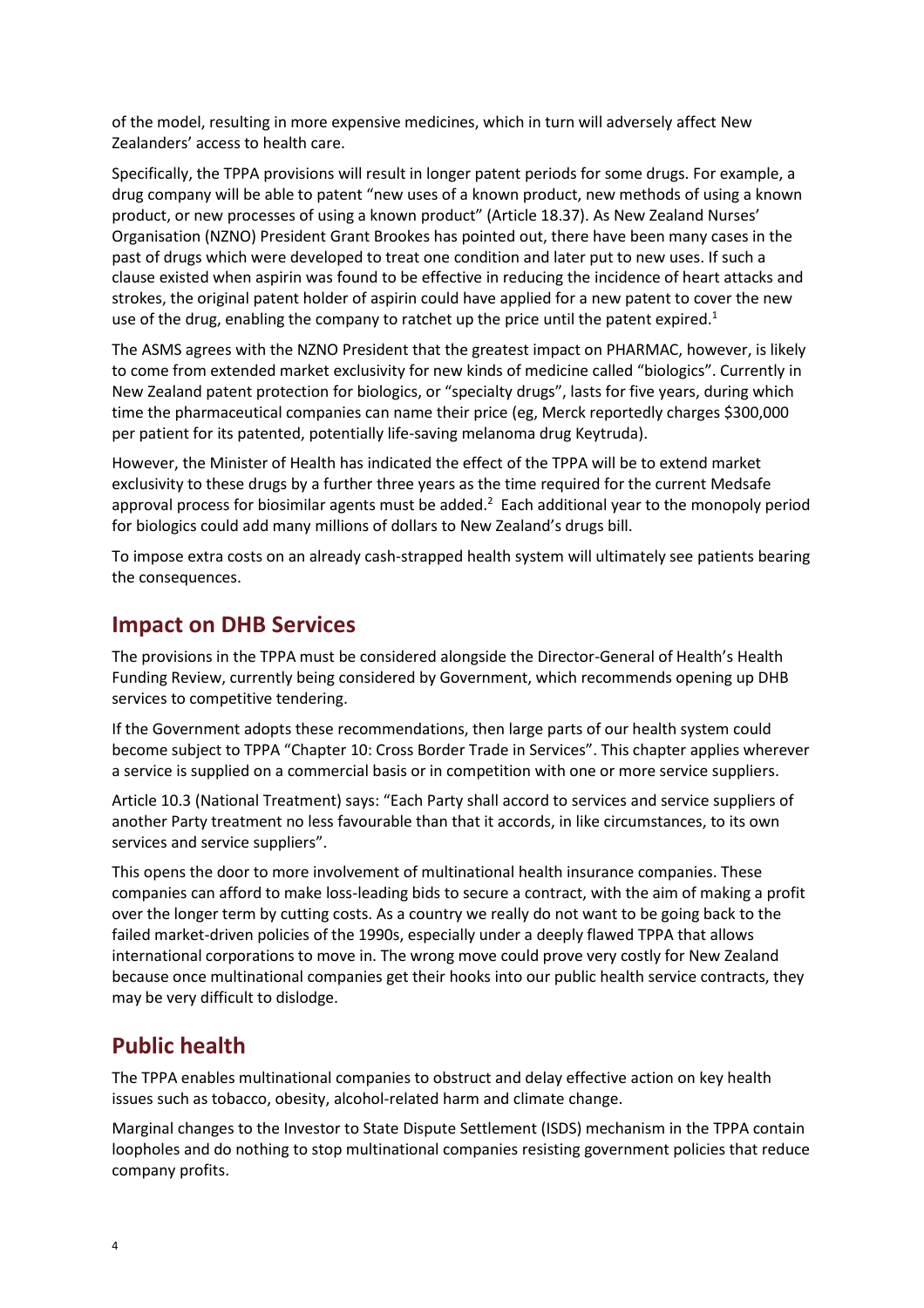Legal 'carve-outs' from ISDS, such as for tobacco control polices and PHARMAC, simply close one door for multinationals to challenge and obstruct government policies, while leaving others open.

Analysis of the text by Louise Delany and George Thomson of the Department of Public Health at the University of Otago reveals the so-called 'tobacco carve out', for example, is ineffective.<sup>3</sup>

There are a number of issues. First, despite the partial exemption of ISDS, the TPPA as a whole still applies to tobacco. This is because the TPPA provides mechanisms to pursue complaints for breaches of its obligations *in addition* to ISDS. These other mechanisms remain unaffected by the partial exclusion of ISDS. Secondly, the provision that allows the exclusion of ISDS is *optional* rather than a blanket exemption, and the New Zealand Government has not yet announced whether it is opting into this exemption for policies to reduce smoking. Thirdly, the TPPA allows disputes about tobacco control measures to be pursued by means *other* than ISDS – that is, by *states* ('Parties' in TPP language) initiating complaints rather than investors. So a state that may have an interest in tobacco exports, for example, may initiate complaints that New Zealand's policies on tobacco breach the TPPA.

In addition, Chapter 25 (Regulatory Coherence) says that, "in the process of planning, designing, issuing, implementing and reviewing regulatory measures in order to facilitate achievement of domestic policy objectives… The Parties affirm the importance of… taking into account input from interested persons [including corporations] in the development of regulatory measures" (Article 25.2).

The TPPA, then, requires our government to allow tobacco cigarette companies to have input into the planning, designing, issuing, implementing and reviewing of our policies on tobacco. This contradicts Article 5.3 of the World Health Organization's Framework Convention on Tobacco Control (of which New Zealand is a signatory), which requires the removal of such tobacco industry influence state policymaking. As Delany and Thomson found, the outcome of the TPPA for tobacco control is that governments will continue to be vulnerable to pressure from the tobacco industry over tobacco control measures and that this may lead to expensive disputes, and lead to delays or permanent postponement for such measures.

Their findings echo the concerns expressed by the Director General of the World Health Organization, Dr Margaret Chan, in her 2014 address to the World Health Assembly:

*"One particularly disturbing trend is the use of foreign investment agreements to handcuff governments and restrict their policy space… In my view, something is fundamentally wrong in this world when a corporation can challenge government policies introduced to protect the public from a product that kills".*

## **Conclusion**

The ASMS notes the Government has a responsibility "to achieve for New Zealanders…the improvement, promotion, and protection of their health", as set out in the New Zealand Public Health and Disability Act 2000. We call on the Government to uphold its responsibilities to the New Zealand public by postponing the ratification of the TPPA until a formal independent health impact assessment is carried out and then re-assessing its position according to the outcome of that assessment.